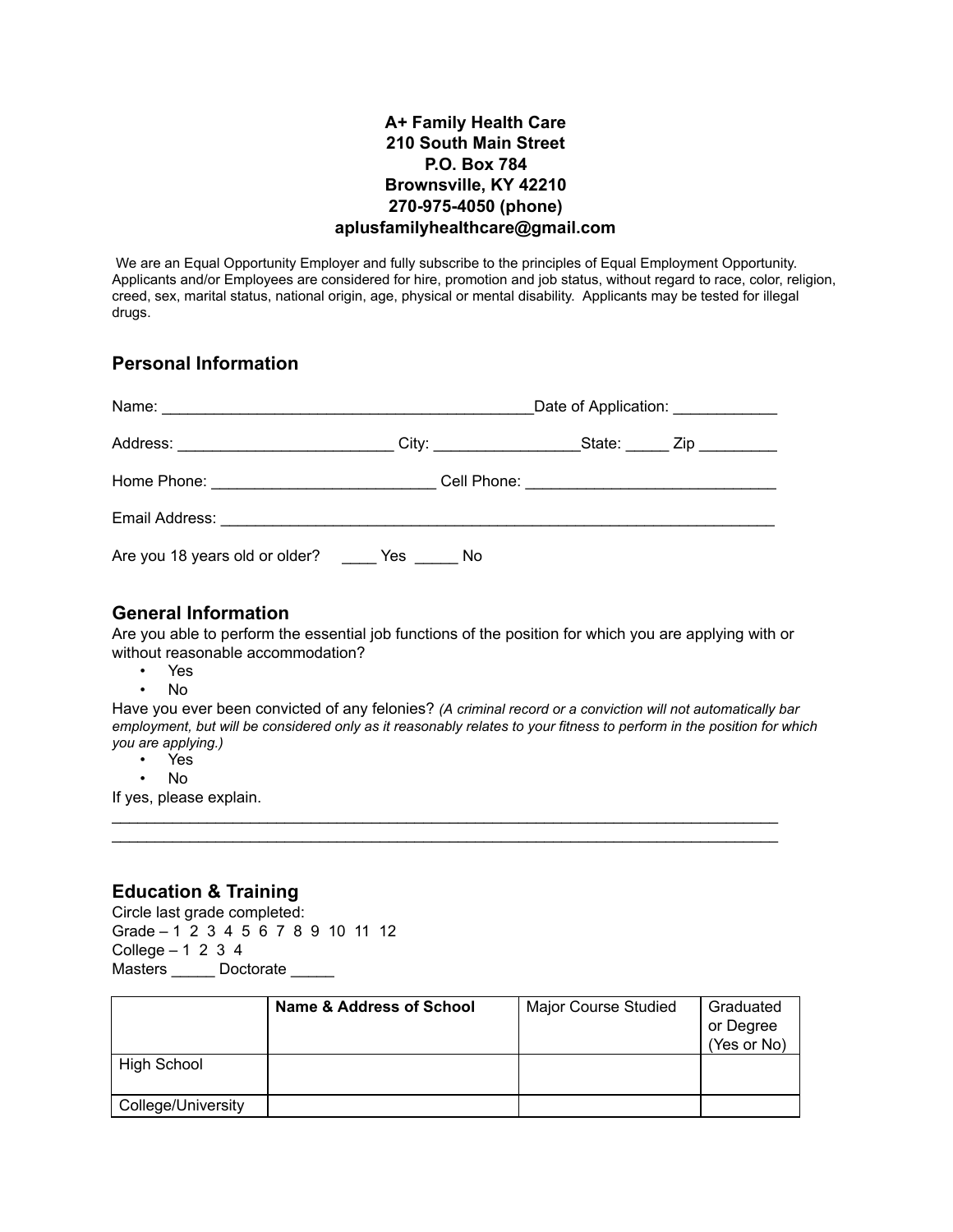| Graduate/Technical/ |  |  |
|---------------------|--|--|
| Vocational          |  |  |

\_\_\_\_\_\_\_\_\_\_\_\_\_\_\_\_\_\_\_\_\_\_\_\_\_\_\_\_\_\_\_\_\_\_\_\_\_\_\_\_\_\_\_\_\_\_\_\_\_\_\_\_\_\_\_\_\_\_\_\_\_\_\_\_\_\_\_\_\_\_\_\_\_\_\_\_\_

\_\_\_\_\_\_\_\_\_\_\_\_\_\_\_\_\_\_\_\_\_\_\_\_\_\_\_\_\_\_\_\_\_\_\_\_\_\_\_\_\_\_\_\_\_\_\_\_\_\_\_\_\_\_\_\_\_\_\_\_\_\_\_\_\_\_\_\_\_\_\_\_\_\_\_\_\_\_\_\_\_\_\_\_

\_\_\_\_\_\_\_\_\_\_\_\_\_\_\_\_\_\_\_\_\_\_\_\_\_\_\_\_\_\_\_\_\_\_\_\_\_\_\_\_\_\_\_\_\_\_\_\_\_\_\_\_\_\_\_\_\_\_\_\_\_\_\_\_\_\_\_\_\_\_\_\_\_\_\_\_\_\_\_\_\_\_\_\_

\_\_\_\_\_\_\_\_\_\_\_\_\_\_\_\_\_\_\_\_\_\_\_\_\_\_\_\_\_\_\_\_\_\_\_\_\_\_\_\_\_\_\_\_\_\_\_\_\_\_\_\_\_\_\_\_\_\_\_\_\_\_\_\_\_\_\_\_\_\_\_\_\_\_\_\_\_\_\_\_\_\_\_\_

 $\frac{1}{2}$  ,  $\frac{1}{2}$  ,  $\frac{1}{2}$  ,  $\frac{1}{2}$  ,  $\frac{1}{2}$  ,  $\frac{1}{2}$  ,  $\frac{1}{2}$  ,  $\frac{1}{2}$  ,  $\frac{1}{2}$  ,  $\frac{1}{2}$  ,  $\frac{1}{2}$  ,  $\frac{1}{2}$  ,  $\frac{1}{2}$  ,  $\frac{1}{2}$  ,  $\frac{1}{2}$  ,  $\frac{1}{2}$  ,  $\frac{1}{2}$  ,  $\frac{1}{2}$  ,  $\frac{1$ 

List any scholarships, academic honors, awards or special achievements: \_\_\_\_\_\_\_\_\_\_\_\_\_\_\_

#### **Skills**

Please list any skills you have that are appropriate for the position you are applying for: \_\_\_\_\_\_\_

\_\_\_\_\_\_\_\_\_\_\_\_\_\_\_\_\_\_\_\_\_\_\_\_\_\_\_\_\_\_\_\_\_\_\_\_\_\_\_\_\_\_\_\_\_\_\_\_\_\_\_\_\_\_\_\_\_\_\_\_\_\_\_\_\_\_\_\_\_\_

\_\_\_\_\_\_\_\_\_\_\_\_\_\_\_\_\_\_\_\_\_\_\_\_\_\_\_\_\_\_\_\_\_\_\_\_\_\_\_\_\_\_\_\_\_\_\_\_\_\_\_\_\_\_\_\_\_\_\_\_\_\_\_\_\_\_\_\_\_\_

Please state fully why you believe you are qualified for this position.

## **Position/Availability**

Position Applying For: \_\_\_\_\_\_\_\_\_\_\_\_\_\_\_\_\_\_\_\_\_\_\_\_\_\_\_\_\_\_\_\_\_\_\_\_\_\_\_\_\_\_\_\_\_\_\_\_\_\_\_\_\_\_\_\_\_\_\_

Days/Hours Available

*(A Plus family HealthCare is open Monday , Tuesday, Thursday, and Friday from 8:00-5:00, Wednesdays from 7:00-4:00)* 

- Day Hours
- Monday <u>\_\_\_\_\_</u> \_\_\_\_\_\_\_\_\_\_
- Tuesday <u>\_\_\_\_\_</u> \_\_\_\_\_\_\_\_\_\_\_\_
- Wednesday \_\_\_\_ \_\_\_\_\_\_\_\_\_\_\_\_ • Thursday  $\qquad \qquad \qquad \qquad$
- Friday <u>\_\_\_\_\_</u> \_\_\_\_\_\_\_\_\_\_\_\_
- Saturday \_\_\_\_\_

What date are you available to start work? \_\_\_\_\_\_\_\_\_\_\_\_\_\_\_\_\_\_\_\_Desired Hourly Rate: \$\_\_\_\_\_\_\_\_

### **Employment History**

Starting with your PRESENT or MOST RECENT EMPLOYER list in consecutive order ALL EMPLOYMENT for at least the past **THREE** employers.

If currently employed, may we contact your employer? \_\_\_\_ Yes \_\_\_\_ No

| 1.)                        |                   |                     |                                  |              |
|----------------------------|-------------------|---------------------|----------------------------------|--------------|
| Full Name of Company       |                   | <b>Phone Number</b> |                                  |              |
| <b>Street Address</b>      |                   | City                | State                            | Zip          |
| Name & Title of Supervisor |                   |                     | Title of Your Position           |              |
| Beginning Salary/Pay       | Ending Salary/Pay |                     | Employed from (Month/Year)<br>To | (Month/Year) |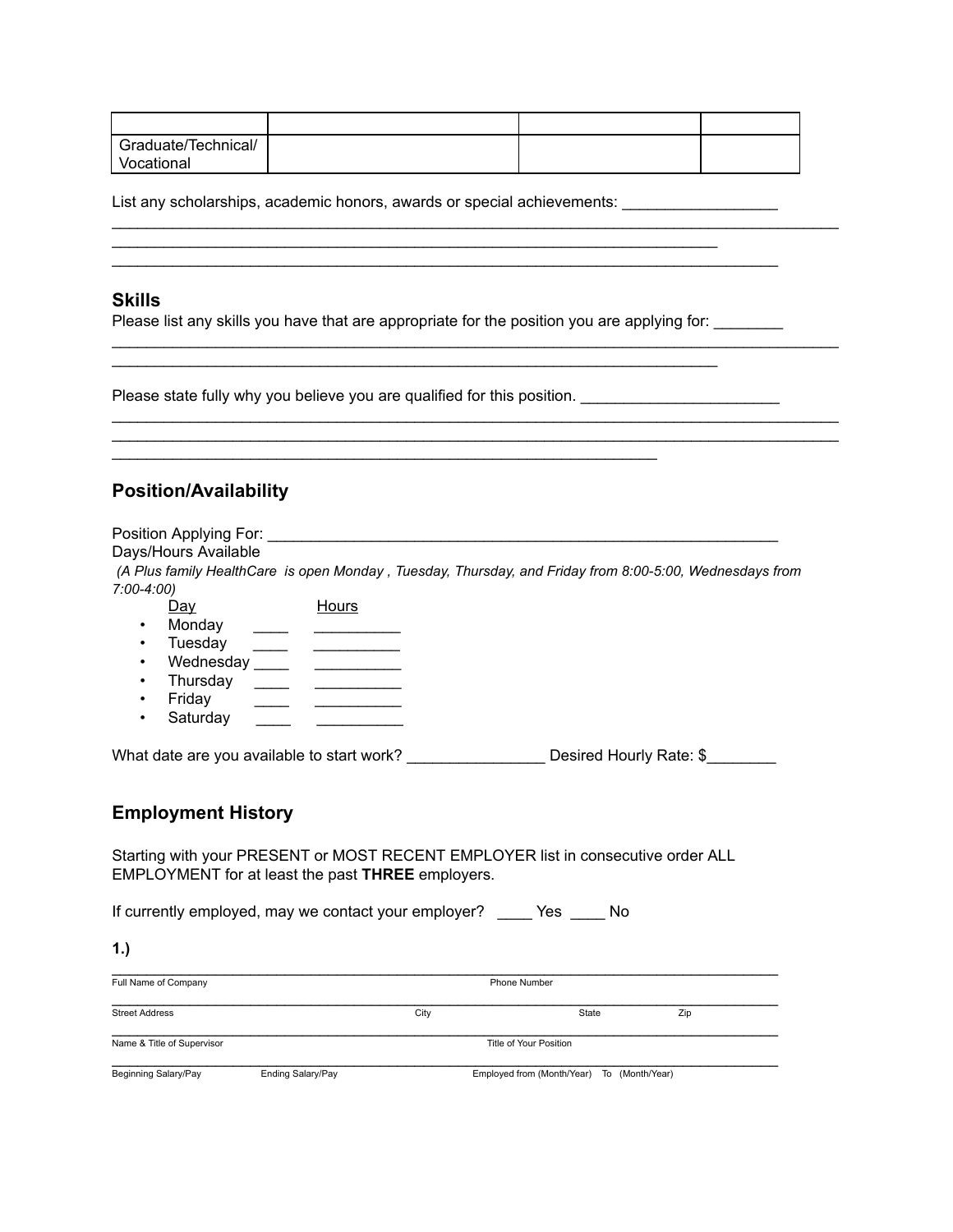List jobs held, duties performed, skills used & promotions while employed at this company: \_\_\_\_\_

| 2.)                        |                                                                                                               |      |                                                                                                  |              |  |
|----------------------------|---------------------------------------------------------------------------------------------------------------|------|--------------------------------------------------------------------------------------------------|--------------|--|
| Full Name of Company       |                                                                                                               |      | Phone Number                                                                                     |              |  |
| <b>Street Address</b>      |                                                                                                               | City | State                                                                                            | Zip          |  |
| Name & Title of Supervisor |                                                                                                               |      | Title of Your Position                                                                           |              |  |
| Beginning Salary/Pay       | Ending Salary/Pay                                                                                             |      | Employed from (Month/Year) To (Month/Year)                                                       |              |  |
|                            |                                                                                                               |      | List jobs held, duties performed, skills used & promotions while employed at this company: _____ |              |  |
|                            |                                                                                                               |      |                                                                                                  |              |  |
|                            |                                                                                                               |      |                                                                                                  |              |  |
|                            |                                                                                                               |      |                                                                                                  |              |  |
|                            |                                                                                                               |      |                                                                                                  |              |  |
|                            |                                                                                                               |      |                                                                                                  |              |  |
| 3.)                        |                                                                                                               |      |                                                                                                  |              |  |
| Full Name of Company       |                                                                                                               |      | Phone Number                                                                                     |              |  |
| <b>Street Address</b>      |                                                                                                               | City | State                                                                                            | Zip          |  |
| Name & Title of Supervisor |                                                                                                               |      | Title of Your Position                                                                           |              |  |
| Beginning Salary/Pay       | Ending Salary/Pay                                                                                             |      | Employed from (Month/Year) To (Month/Year)                                                       |              |  |
|                            |                                                                                                               |      |                                                                                                  |              |  |
|                            |                                                                                                               |      | List jobs held, duties performed, skills used & promotions while employed at this company:       |              |  |
|                            |                                                                                                               |      |                                                                                                  |              |  |
|                            |                                                                                                               |      |                                                                                                  |              |  |
|                            | Reason for Leaving: Network and the state of the state of the state of the state of the state of the state of |      |                                                                                                  |              |  |
|                            |                                                                                                               |      |                                                                                                  |              |  |
|                            |                                                                                                               |      |                                                                                                  |              |  |
| <b>References</b>          |                                                                                                               |      |                                                                                                  |              |  |
|                            | Please list two references other than relatives or previous employers.                                        |      |                                                                                                  |              |  |
| $1_{\cdot}$                |                                                                                                               |      |                                                                                                  |              |  |
| Name                       | <b>Title/Position</b>                                                                                         |      | Company                                                                                          | Phone Number |  |

 $2.$